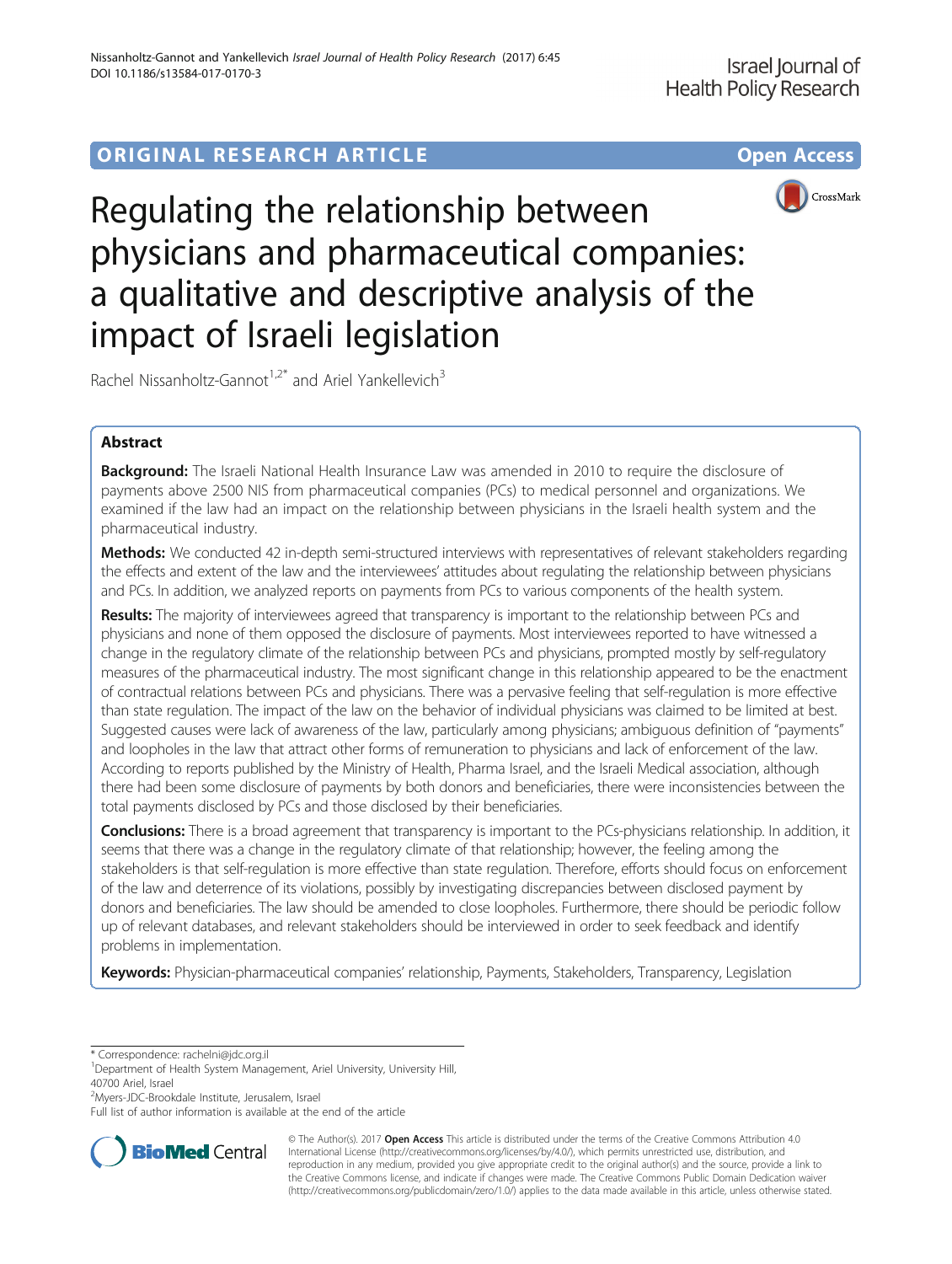# Background

Conflicts of interest often arise in the practice of medicine. A specific example is the relationship between physicians and pharmaceutical companies (PCs). This relationship is not governed by a clear code of ethics [[1](#page-9-0)] and there has been much debate on how to deal with it and regulate it [[2](#page-9-0)–[5](#page-9-0)]. Several multinational PCs and their umbrella organizations as well as medical associations have adopted ethical codes that define and regulate their relationships with physicians [\[6](#page-9-0)–[12\]](#page-9-0). In addition, at the state regulation level, many countries have non-specific laws that also apply to the relationship between healthcare personnel including physicians and PCs, such as anti-bribery laws [\[8\]](#page-9-0). More recently, several countries, such as the USA, France, Portugal Slovakia, Belgium, Denmark, Italy, Germany, Spain and Israel, have passed transparency ("sunshine") acts and rules that are specific to this relationship [[13](#page-9-0)]. For example, in the USA, the Physician Payment Sunshine Act, a part of the 2010 Affordable Care Act, mandates that all manufacturers of drugs, medical devices and medical supplies, who have at least one product covered by Medicare or Medicaid, disclose payments and gifts they have made to physicians and teaching hospitals. The Centers for Medicare and Medicaid Services receive reports from industry on relevant financial interactions and make the information available on the "Open Payments" website. In France, the Bertrand Act requires companies to make public any "benefits" given to health professionals (e.g., meals, lodging, equipment payments) and "conventions," or agreements, between companies and providers (e.g., speaking at conferences, research payments involvement in clinical trial work, training) [\[13](#page-9-0)]. The aim of publically releasing PCs' payments is to promote overall transparency and to provide patients with the ability to assess where their physician's bias and financial interests may potentially lie.

Despite their short existence, such laws have already aroused criticism. The main argument of the opponents to these laws is that the restrictions to the relationship between PCs and physicians may harm the advancement of research and of medicine in general [\[5](#page-9-0)].

The Israeli National Health Insurance Law [[14](#page-9-0)] was amended in 2010 to require the annual disclosure to the Ministry of Health of payments or money's worth exceeding 2500 NIS from manufacturers, importers or marketers of pharmaceuticals or medical equipment to medical personnel (physicians, nurses or pharmacists), and/or healthcare organizations, with both payers and their beneficiaries having to disclose the payment [\[15](#page-9-0)]. The list of payments is published annually on the Ministry of Health's website [\[16\]](#page-9-0). Notably, the 2500 NIS-threshold for disclosing payments (approximately 685 US dollars in 2010, when the law was amended) is much higher than that required by transparency laws in other countries, such as France, in which any payment above 10 Euros requires disclosure, Portugal (25 Euros), and the U.S. (10 US Dollars). It was the legislator's intent that the law would ensure maximum transparency and serve as an effective tool by the regulator for overseeing conflicts of interest in healthcare in order to ensure the most efficient allocation of public funding sources for the good of the patient population [[17](#page-9-0)].

The aim of the present study was to examine if this law had achieved its goal some 4 years after it was passed. Our specific aims were to examine the impact of the law on the stakeholders in the Israeli health system and pharmaceutical industry, to identify the law's shortcomings and difficulties in its implementation, and to propose further courses of action in this field.

# **Methods**

# Stakeholder interviews

Between July 2012 and July 2013 we conducted 42 indepth interviews (refer to Table [1](#page-2-0) for the main questions asked during the interview) with 46 representatives of relevant stakeholders: the Israeli Ministry of Health (10 representatives), HMOs (9), PCs (9), senior physicians and leaders of medical associations (11), patient organizations and health reporters (7). The interviewees were identified using the snowball sample method [[18\]](#page-9-0). Each interview lasted an hour on average and dealt with the effects and extent of the legislation and industry selfregulation, as well as the interviewees' attitudes and opinions about the best way to regulate the relationship between physicians and PCs.

The interviews were subjected to thematic analysis using the Narralizer software (<http://www.narralizer.com>). Through data analysis, we adopted a positioning perspective, which assumes that interviewees' professional and organizational identities influence and in many ways determine their attitudes on this topic.

### Descriptive analysis of payment reports

For additional context, we reviewed reports to evaluate the law's impact on disclosure of payments by PCs and their beneficiaries. To that end, we descriptively analyzed the Ministry of Health's payment report for the years 2011 to 2012 [\[16\]](#page-9-0), the records of the Israeli PC conglomerate - Pharma Israel (2011–2012) [\[19\]](#page-9-0), and the Israeli Medical Association (IMA) report detailing payments received by IMA and other medical associations in Israel (2009–2012).

A recently published article on this issue [[20\]](#page-9-0) dealt with the legal perspective, including the roles of the law and the way in which legislation contributes to shaping policy and behaviour, as well as to the temporary provision that preceded the law. In addition, the roles of self-regulation were also presented. This article focuses on the relationship between doctors and pharmaceutical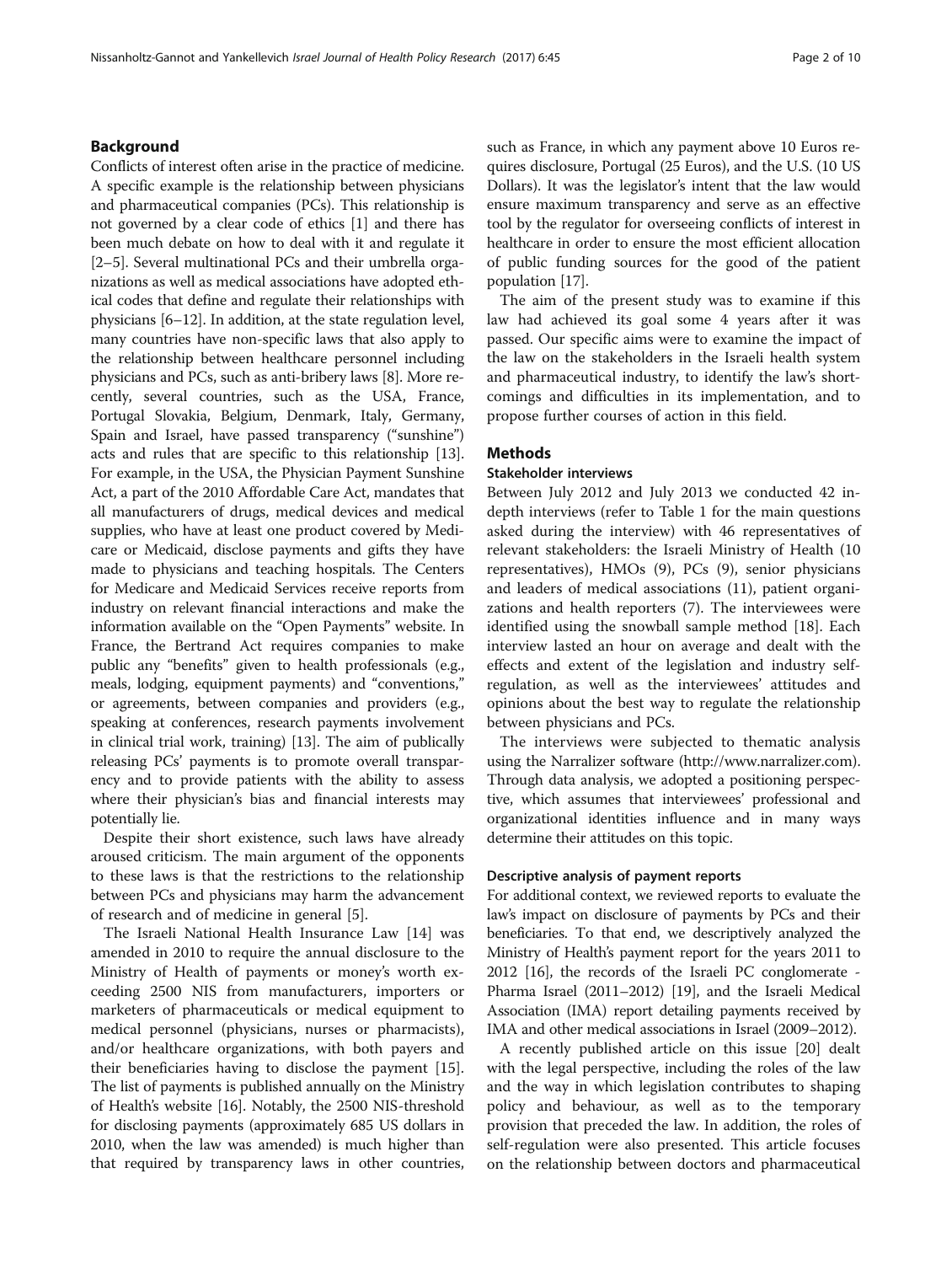#### <span id="page-2-0"></span>Table 1 Main questions of the semi structured interview

- 1. In your opinion, how should the relationship between physicians and PCs be managed, and to what extent does the legislation in this issue follow the right direction?
- 2. In the last few years, where there changes in the conduct of PCs and their beneficiaries; what type of changes?
- 3. A question to representatives of PCs: In the last few years what actions did you take regarding the relationship between the company and physicians? What does the company intend to do in the future?
- 4. In the last two years, has the relationship between physicians and PCs decrease/expand/did not change? Please specify.
- 5. In the last two to three years did the characteristics of medical research and conferences you have visited change?
- 6. To what extend are the members of the health basket committee involved with technology manufacturers (funding of travel to conferences, lectures, counselors, etc.)?
- 7. Are any writers of guidelines related in any way to manufacturers of technologies that are included in these guidelines? How many?
- 8. To what extent are decision makers in HMOs (including pharmaceutical services and medical directors, purchase managers) involved with commercial companies or bodies?
- 9. Are lecturers at professional conferences given guidance to disclose their relationship with pharmaceutical companies at the beginning of a lecture?
- 10. In activities organized by patient organizations in the last year, how much of the activities were funded by the patient organization itself and who was involved in funding the difference between the actual cost of the activities and the sum of money given by the patient organization?
- 11. Was there a change in the practice of giving physicians products with PCs' logos? To what extent was the observed change? Is there employer supervision on this practice?
- 12. Was there a change in the characteristics of visit of PCs' representatives to HMO physicians? Is there supervision in this issue?
- 13. Who should supervise the relationship between PCs, physicians and their organizations?
- 14. How should the behavior in this relationship be regulated (legislation, self-regulation)?
- 15. To what extent should the legislator be involved in the relationship between PCs and physicians?

companies, and the ways to regulate it. In particular, we focus on the way these issues are perceived by the stakeholders.

Moreover, in this article we present an extensive analysis of the donation reports published by the Ministry of Health, Pharma Israel and the Israel Medical Association, with reference to the size of the donations and their objectives. This information makes it possible to examine the degree to which the legislation is implemented.

# Results

#### Interviews with stakeholders

Several themes and subcategories were identified in the interviews. These are detailed below and summarized in Table [2](#page-3-0).

# Views on regulating the relationship between PCs and physicians

The interviewees held different and even opposing views on the appropriate way to regulate the relationship between physicians and PCs. While some favored self-regulation, others insisted on state regulation or some combination of both. Not surprisingly, these views tended to correspond with the interviewees' organizational or professional affiliation (although there were some remarkable exceptions).

# Views on transparency of the relationship between PCs and physicians

Virtually all interviewees agreed that transparency is important to the relationship between PCs and physicians and they all approved of the goal of the law to enhance transparency. One of the promoters of the law explained:

"From the beginning the legislation was drafted around transparency in order to let the public judge. The goal was to change the norm, to get physicians to understand that receiving gifts has negative effects on them and to create a different culture based on disclosure. […] Publicity is the real deterrence."

None of the interviewees opposed the requirement of the law to disclose payments.

## Issues relating to implementation of the law

Most interviewees, regardless of professional or organizational affiliation, expressed doubts and reservations about the implementation of this law. In their view, it has very little to no influence on the payments and the norms of the relationship between PCs and physicians for the reasons described below.

# Lack of awareness of the law

Of the 46 interviewees, as many as 18 were not aware of the existence of a law requiring the disclosure of payments by PCs, and none of the remaining interviewees claimed to be thoroughly familiar with it, although it was highly relevant to their professional activities. Some of the interviewees, who appeared to be aware of the law, showed little or no knowledge of its dispositions.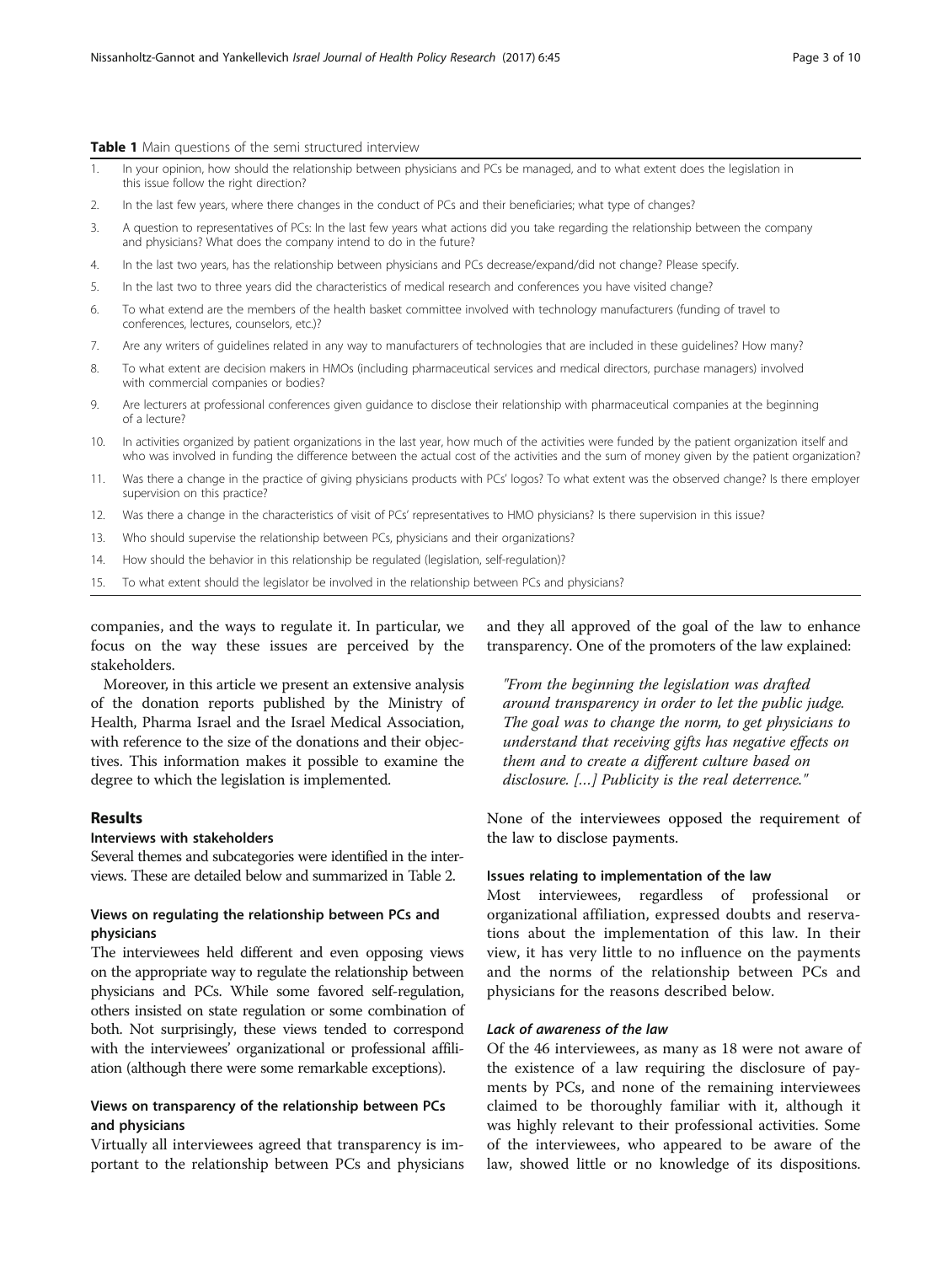| <b>TWOLE</b> Examples or quotes supporting the major categories and subcategories |                                                                                                                                                                                                                                                                                                                                                                                                                                                                                                                                                                                                                                                                                                                                                                                                                                                                                                                                                                                                                                                |
|-----------------------------------------------------------------------------------|------------------------------------------------------------------------------------------------------------------------------------------------------------------------------------------------------------------------------------------------------------------------------------------------------------------------------------------------------------------------------------------------------------------------------------------------------------------------------------------------------------------------------------------------------------------------------------------------------------------------------------------------------------------------------------------------------------------------------------------------------------------------------------------------------------------------------------------------------------------------------------------------------------------------------------------------------------------------------------------------------------------------------------------------|
| The need for a state law to regulate the relationship between PCs and physicians  |                                                                                                                                                                                                                                                                                                                                                                                                                                                                                                                                                                                                                                                                                                                                                                                                                                                                                                                                                                                                                                                |
| Subcategory                                                                       | Examples of Quotes                                                                                                                                                                                                                                                                                                                                                                                                                                                                                                                                                                                                                                                                                                                                                                                                                                                                                                                                                                                                                             |
| Transparency                                                                      | "From the beginning the legislation was drafted around transparency in order to let the public judge.<br>The goal was to change the norm, to get physicians to understand that receiving gifts has negative<br>effects on them and to create a different culture based on disclosure. [] Publicity is the real deterrence."                                                                                                                                                                                                                                                                                                                                                                                                                                                                                                                                                                                                                                                                                                                    |
| The law has little to no influence on the relationship between PCs and physicians |                                                                                                                                                                                                                                                                                                                                                                                                                                                                                                                                                                                                                                                                                                                                                                                                                                                                                                                                                                                                                                                |
| Subcategory                                                                       | Examples of Quotes                                                                                                                                                                                                                                                                                                                                                                                                                                                                                                                                                                                                                                                                                                                                                                                                                                                                                                                                                                                                                             |
| Lack of awareness of the law                                                      | "" nobody has ever read that law"".                                                                                                                                                                                                                                                                                                                                                                                                                                                                                                                                                                                                                                                                                                                                                                                                                                                                                                                                                                                                            |
| Loopholes in the law                                                              | "The law is not transparent enough since you don't need to disclose consulting for PCs. Everything can<br>be called consulting. This is the place to hide things."                                                                                                                                                                                                                                                                                                                                                                                                                                                                                                                                                                                                                                                                                                                                                                                                                                                                             |
|                                                                                   | "Another way to remunerate a physician without disclosure is to fund a post-marketing study. These<br>'studies' are conducted after the drug is in the market and they interest no one. They are conducted<br>only for marketing purposes. The company offers money to the physician in order to shift fifty patients<br>to its drug and write a research report about it. Both the physician and the company benefit from the<br>deal. The physician earns a lot of money for writing some brief report and gains experience with the<br>drug, while the company shifts patients to its drug and also forges a relationship with the physician,<br>which from now on becomes its 'friend'."                                                                                                                                                                                                                                                                                                                                                   |
| An ambiguous definition of "payment"                                              | "There are many issues not addressed by the legislation. For example, if a patients' organization organizes<br>a conference and the company buys a stand, does this count as a payment or is it a business expense?<br>And what about a situation when the company buys a stand or funds a conference like this but pays<br>directly to the conference company in charge, instead of giving the money to the patients or physicians'<br>organization? The fact is that our accounting department will write it down as a business expense for all<br>intents and purposes. [] The same applies if I send a physician to a conference but I pay the hotel or<br>the conference fee myself, or if the headquarters abroad pays for it. In that case, the local branch of the<br>company doesn't spend a penny. [] We didn't get answers to these type of questions and we also<br>decided not to issue directives, so that each company acts the way it looks right to it and according to<br>the directives it receives from its headquarters". |
| Lack of enforcement                                                               | "As long as there is no enforcement, the law's influence is reduced. I don't see willingness to enforce the<br>law at the Ministry of Health. In order to do that you need organizational prioritization of this issue, like<br>assigning workers, budget. The law was not meant to deal with extreme cases, but with the everyday<br>aspects of the relationship between physicians and PCs. If there is a complaint, the Ministry of Health<br>with deal with it, but first you need someone to complain."                                                                                                                                                                                                                                                                                                                                                                                                                                                                                                                                   |
|                                                                                   | "The disclosure as it is today is a joke. The Ministry of Health doesn't check if everybody that has to disclose<br>indeed discloses. When we look at the report we discover a gap between the number of registered parties<br>and the number of parties that reported. [] A further problem is that the report includes only sums of<br>money and names. They don't ask what the money was for. They don't check if the sums are correct either."                                                                                                                                                                                                                                                                                                                                                                                                                                                                                                                                                                                             |
| Self-regulation versus state regulation                                           |                                                                                                                                                                                                                                                                                                                                                                                                                                                                                                                                                                                                                                                                                                                                                                                                                                                                                                                                                                                                                                                |
| Subcategory                                                                       | <b>Examples of Quotes</b>                                                                                                                                                                                                                                                                                                                                                                                                                                                                                                                                                                                                                                                                                                                                                                                                                                                                                                                                                                                                                      |
| Self-regulation imposed by pharmaceutical<br>company                              | "I issued a directive in our company forbidding giving support to conferences spanning over weekends,<br>unless physicians pay for the weekend from their own pocket. In the past, they would organize a<br>conference from Thursday to Saturday: half a day of scientific content on Thursday, another two-hour<br>meeting on Friday and then the whole weekend empty."                                                                                                                                                                                                                                                                                                                                                                                                                                                                                                                                                                                                                                                                       |
|                                                                                   | "Reps can give gifts under the following conditions: first, a cost limit of 10 dollars, and second, the gift<br>must be related to the physician's job. For example, we will not give a movie ticket, even though it costs<br>less than 10 dollars."                                                                                                                                                                                                                                                                                                                                                                                                                                                                                                                                                                                                                                                                                                                                                                                           |
|                                                                                   | "The multinational companies have very strict ethical rules. The local CEOs of these companies are<br>salaried employees, so if a CEO breaches the company's internal regulations, or even if there is a slight<br>suspicion of infringement of these rules, he goes home. The CEOs of these companies are very minded to<br>this issue and fear the headquarters. They would prefer to sell less and forgo revenues rather than take a<br>risk and mess with the company's ethical rules."                                                                                                                                                                                                                                                                                                                                                                                                                                                                                                                                                    |
| Self-regulation is stricter than state regulation                                 | "We have been publishing our payments in a European site for five years now, so for us the law didn't<br>have any influence. [] I can surpass the local regulation in any aspect."                                                                                                                                                                                                                                                                                                                                                                                                                                                                                                                                                                                                                                                                                                                                                                                                                                                             |
| Observed changes in the relationship between PCs and physicians                   |                                                                                                                                                                                                                                                                                                                                                                                                                                                                                                                                                                                                                                                                                                                                                                                                                                                                                                                                                                                                                                                |
| Enactment of contractual relations between<br>PCs and physicians                  | "When I ask for support for the association from company X I have to sign a complex contract, which<br>might get me and the association into trouble. This includes a commitment to return the money that<br>we will not use for the conference. In the past, the association retained the change and this money served<br>to fund the association's activities. Different companies have different requirements. Our life is more difficult."                                                                                                                                                                                                                                                                                                                                                                                                                                                                                                                                                                                                 |
|                                                                                   | "A few years ago a rep came to my office and handled me an envelope containing a flying ticket to Rome<br>for the launching of a new drug. This practice of giving flying tickets directly to physicians was common<br>Today they [PCs] do not give tickets like that and if they want to fly a physician abroad, they have to turn<br>to the hospital."                                                                                                                                                                                                                                                                                                                                                                                                                                                                                                                                                                                                                                                                                       |

### <span id="page-3-0"></span>Table 2 Examples of quotes supporting the major categories and subcategories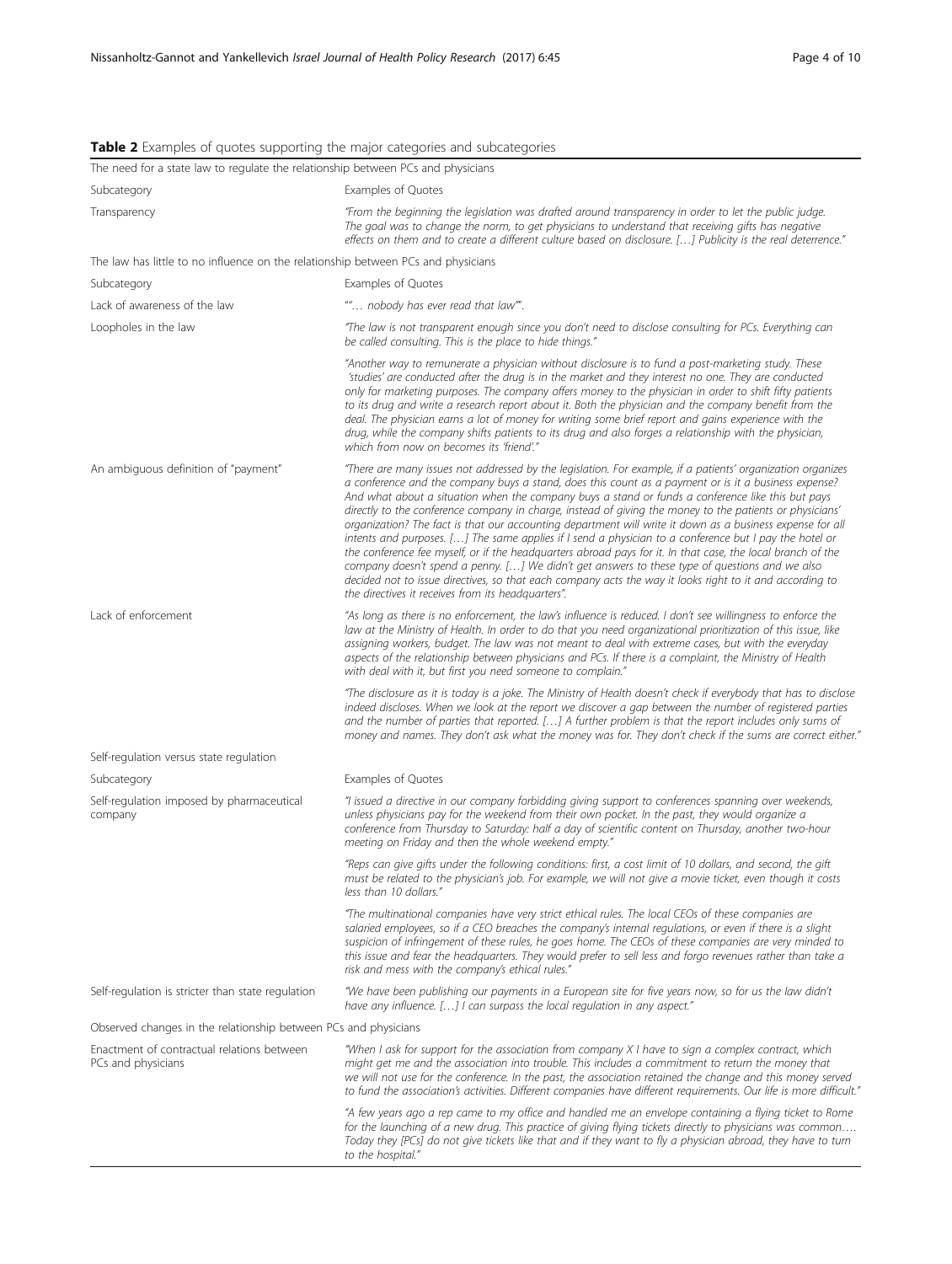Although this lack of awareness of the law and its details was more pronounced among physicians, it was also prevalent among senior managers and other stakeholders in the health system. An HMO manager scornfully remarked, "… nobody has ever read that law". Although this statement seems to be an exaggeration, this attitude towards legislation about the relationship between physicians and PCs was expressed by most interviewees, albeit more subtly.

# Loopholes in the law

Interviewees who were familiar with the law and its dispositions, agreed about its lack of effectiveness in restraining PCs' payments and gifts to physicians. In their view, the law has many loopholes, thereby attracting "creative interpretations" aimed at bypassing it. For example, the law deals exclusively with payments, and ignores other forms of remuneration to physicians. Whilst all these forms of remuneration to physicians are legal and widely accepted in this field, as most of our interviewees attested, the main concern is that in some cases, they may be overpriced and used as a means to attain influence over a particular physician. For example, "consulting" is a form of remuneration that has evolved into a common practice among senior physicians and key opinion leaders. This practice can take many forms, and its goal is not restricted to exchange of knowledge, but also to promotion of PCs' marketing [[21](#page-9-0)]. The limits of "consulting" to PCs are loosely defined, thus making this practice an easy channel for payments to physicians without public scrutiny. As the CEO of a patients' organization explained,

"The law is not transparent enough since you don't need to disclose consulting for PCs. Everything can be called consulting. This is the place to hide things."

Another form of remuneration to physicians that does not require disclosure under the law is payment for lectures. Many physicians, mostly key opinion leaders, are sought-after speakers by PCs organizing conferences and lectures. These key opinion leaders bestow an aura of respectability to PCs' sponsored events, and therefore PCs are willing to pay large sums of money to have them lecture about their products. But as the CEO of a PC explained, these payments may serve other purposes as well:

"PCs invite physicians to speak at conferences and pay them large sums of money in order to become 'friends'. For example, a company offers ten thousand shekels to a physician for one lecture. This same physician would have agreed to lecture for one thousand and five hundred shekels and the company knows it, but nevertheless the company offers him a bigger sum in order to become his 'friend'".

Another way to "buy" senior physicians without disclosure to the Ministry of Health is to sponsor or even to create patients' organizations and to appoint physicians to their boards. These physicians are paid for their service, but they receive the money from the patients' organization and not directly from the PC, thus bypassing the law's disclosure requirements. A still other form of remuneration is payment for funding of post-marketing or phase IV trials. Some interviewees attested that these studies have no real scientific interest and are mostly meant to shift patients to the drug made by the company funding the study. A PC's CEO quoted above describes this method:

"Another way to remunerate a physician without disclosure is to fund a post-marketing study. These 'studies' are conducted after the drug is in the market and they interest no one. They are conducted only for marketing purposes. The company offers money to the physician in order to shift fifty patients to its drug and write a research report about it. Both the physician and the company benefit from the deal. The physician earns a lot of money for writing some brief report and gains experience with the drug, while the company shifts patients to its drug and also forges a relationship with the physician, which from now on becomes its 'friend'."

Finally, several interviewees mentioned that the law might be bypassed by business and accounting procedures, such as paying directly for the hotel and the conference fee when inviting a physician to attend conference abroad. Moreover, in the PCs' view, these are business expenses, not payments, and thus do not require disclosure. This leads us to another shortcoming of the law, which is the lack of a clear-cut definition of a payment.

# Ambiguous definition of payments

Although the law goes a long way to define the term "payment" as clearly as possible, some interviewees, mostly from PCs, complained that this definition is not clear enough and that it leaves some room for interpretation. A senior executive at a PC illustrated this problem in the case of PCs' funding of conferences:

"There are many issues not addressed by the legislation. For example, if a patients' organization organizes a conference and the company buys a stand, does this count as a payment or is it a business expense? And what about a situation when the company buys a stand or funds a conference like this but pays directly to the conference company in charge, instead of giving the money to the patients or physicians' organization? The fact is that our accounting department will write it down as a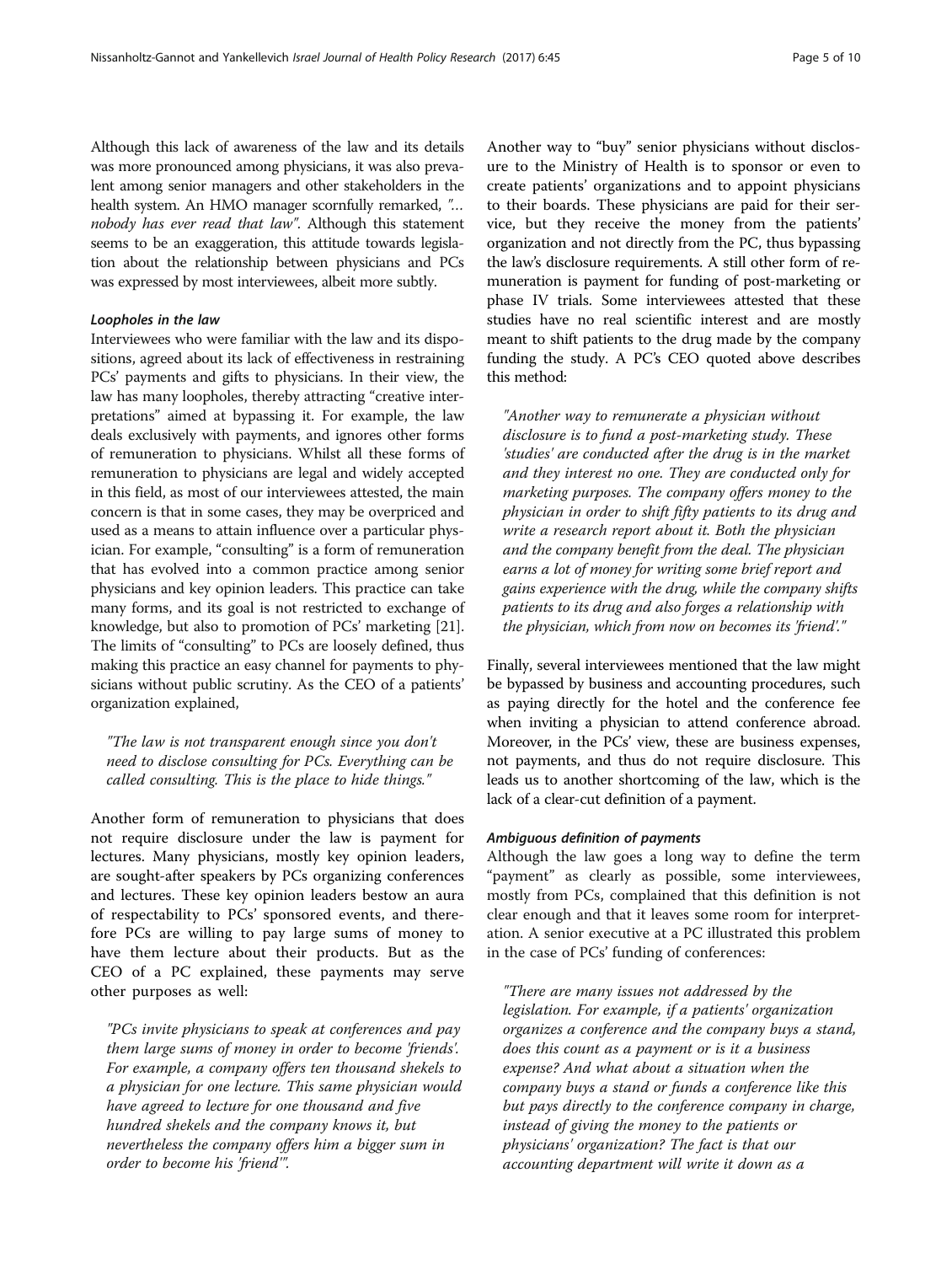business expense for all intents and purposes. […] The same applies if I send a physician to a conference but I pay the hotel or the conference fee myself, or if the headquarters abroad pays for it. In that case, the local branch of the company doesn't spend a penny. [...] We didn't get answers to these type of questions and we also decided not to issue directives, so that each company acts the way it looks right to it and according to the directives it receives from its headquarters".

On the other hand, Ministry of Health officials dismissed this criticism and argued that the definition of payment is very clear. They also invited those who have questions to turn to the Ministry for clarifications and pointed to the fact that as to this moment there were no inquiries from any party requiring disclosure about this issue.

### Lack of enforcement

Many interviewees cast doubts over the Ministry of Health's willingness and capacity to enforce the law and pointed to the fact that there has been no enforcement yet. The main reason for this lack of enforcement was thought to be the Ministry's weakness vis-à-vis other players in the health system. A senior official at one of the HMOs offered his point of view about this issue:

"As long as there is no enforcement, the law's influence is reduced. I don't see willingness to enforce the law at the Ministry of Health. In order to do that you need organizational prioritization of this issue, like assigning workers, budget. The law was not meant to deal with extreme cases, but with the everyday aspects of the relationship between physicians and PCs. If there is a complaint, the Ministry of Health with deal with it, but first you need someone to complain."

Lack of enforcement or even of minimal checking of fulfillment of disclosure obligations by all the relevant parties was noted, as a senior executive at an international PC remarked:

"The disclosure as it is today is a joke. The Ministry of Health doesn't check if everybody that has to disclose indeed discloses. When we look at the report we discover a gap between the number of registered parties and the number of parties that disclosed. […] A further problem is that the report includes only sums of money and names. They do not ask what the money was for. They don't check if the sums are correct either."

On the other hand, Ministry of Health officials explained that the lack of enforcement during the first years of the law is a deliberate policy whose goal is to learn from the data obtained and only then to start enforcing. Notably, the Ministry of Health has changed the disclosure framework and for the last several years so that the sum and general purpose of the payments have to be disclosed; however, many purposes are noted as "other" because they do not fall under any of the specified categories in the disclosure form.

# Lack of deterrence

Interviewees from all sectors noted that the publication of payment sums does not deter the parties involved in the relationship from engaging in unethical conduct. In their view, transparency policies are not necessarily effective in instating norms of financial modesty and restrain the relationship between physicians and PCs. Moreover, transparency may achieve the opposite effect by leading to an "arms race" between physicians competing for industry money (in the same way that the publication of CEOs salaries fostered an "arms race" between them). As some interviewees said, "shame is long gone" in today's health system and thus we cannot expect physicians to renounce payments from the pharmaceutical industry of their own accord.

### Attitudes to self-regulation

Most interviewees were aware that multinational PCs and their umbrella organizations have adopted strict ethical codes that regulate their relationships with physicians; that these codes were implemented both at the company and industry level and in most cases included enforcement mechanisms and sanctions to infringers. Interviewees were also aware that in addition to this self-regulation, medical associations and employers also enacted ethical codes and regulations regarding the relationship.

Our interviews indicated that despite the establishment of an ethical code between the PCs' umbrella organizations and the IMA in this context, there were doubts concerning the code's effectiveness in changing the norms of the relationship, due to insufficient implementation and enforcement. As the chairperson of a patients' organization who is closely acquainted with this issue states,

"the ethical code is a nice booklet, but it is not implemented in practice. […] There are no enforcement mechanisms. Everything depends on people's goodwill".

# Observed changes in the relationship between PCs and physicians due to regulation

The self-regulatory measures brought a shift in the conduct of the relationship between PCs and physicians, which went from over-hospitality to contractual relations. This shift entailed restraining the gifts by bringing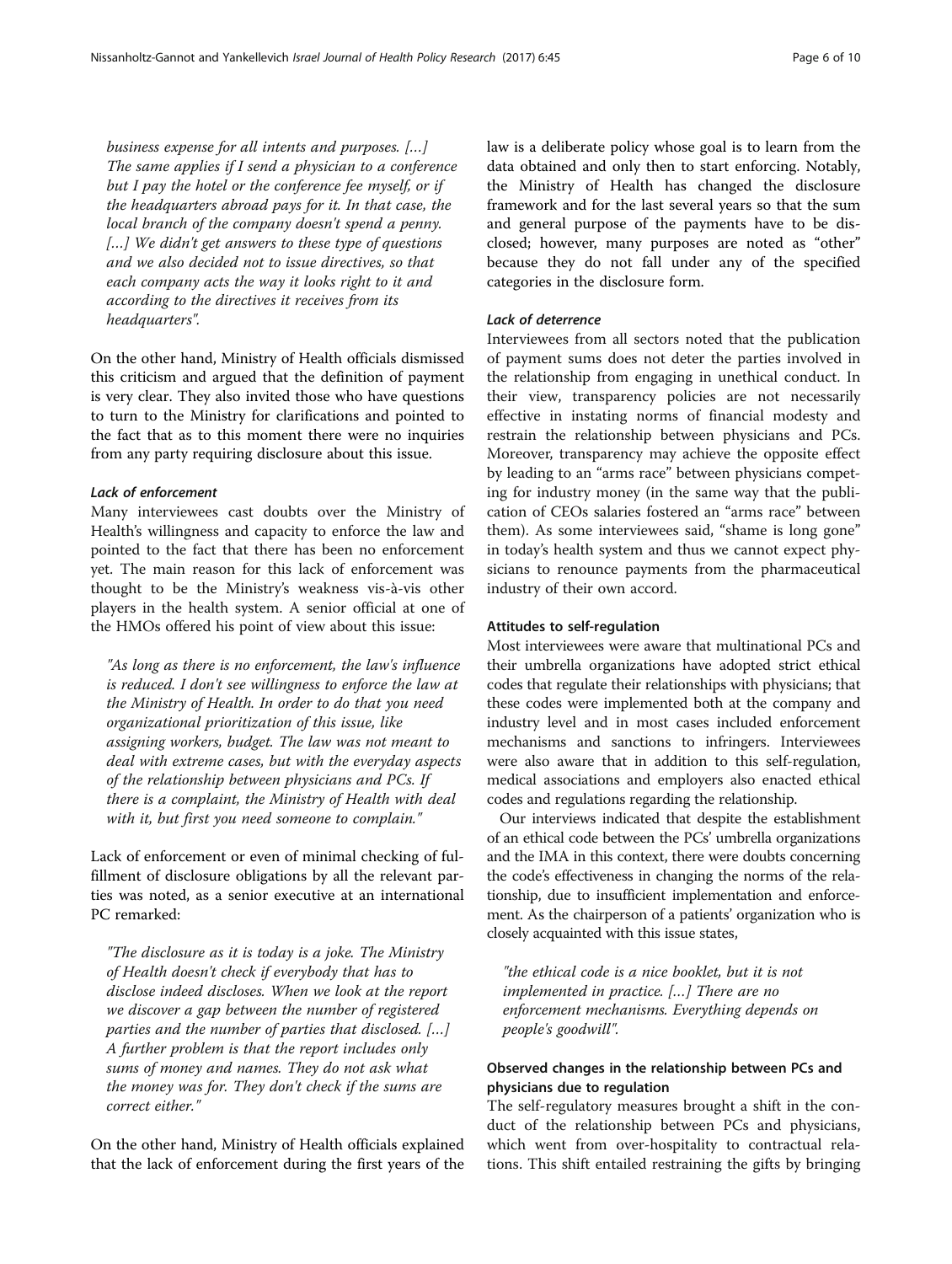issues of transparency and accountability to the fore. For example, many PCs set restrictions to the distribution of gifts and samples to doctors. Moreover, the level of hospitality at medical conferences sponsored by PCs was reduced (including the common practice of paying for the expenses of the physician's partner) and the nonacademic contents (such as touristic activities and attractions) were mostly suppressed. A senior executive at a pharmaceutical company describes this change regarding conferences:

"I issued a directive in our company forbidding giving support to conferences spanning over weekends, unless physicians pay for the weekend from their own pocket. In the past, they would organize a conference from Thursday to Saturday: half a day of scientific content on Thursday, another two-hour meeting on Friday and then the whole weekend empty."

In the same vein, another executive explained their new policy on gifts to physicians:

"Reps can give gifts under the following conditions: first, a cost limit of 10 dollars, and second, the gift must be related to the physician's job. For example, we will not give a movie ticket, even though it costs less than 10 dollars."

The most significant change in the physician-PCs relationship appeared to be the enactment of contractual relations between PCs and physicians accepting favors. In contrast to past custom, in recent years all financial support from PCs to physicians and medical organizations is based on formal contracts. According to our interviewees, the contracts are strict and include minute detail of the activities being funded and the expenses for each activity. The chairperson of a medical society describes (and complains about) this shift in companies' policy:

"When I ask for support for the association from company X I have to sign a complex contract, which might get me and the association into trouble. This includes a commitment to return the money that we will not use for the conference. In the past, the association retained the change and this money served to fund the association's activities. Different companies have different requirements. Our life is more difficult."

Another change is the funding of individual physicians' travel to medical conferences through their employer or medical association and not directly like in the past. A senior hospital physician illustrates this change with a personal story:

"A few years ago a rep came to my office and handled me an envelope containing a flying ticket to Rome for the launching of a new drug. This practice of giving flying tickets directly to physicians was common…. Today they [PCs] do not give tickets like that and if they want to fly a physician abroad, they have to turn to the hospital."

The goal of this regulation was to cut off this channel of influence on physicians by taking the decision of who to send to the conference from the hands of PCs. However, many interviewees explained that PCs often find ways to circumvent this and choose which doctors will be benefitted. Still, they stated that the shift towards stricter standards in the relationship between physicians and PCs had a significant impact in Israel. At the company level, some interviewees indicated that company headquarters abroad are very strict towards their local branches in Israel on this issue, enforcing the company's ethical standards and closely supervising their activities. Thus, the local branches of multinational PCs have strong incentives to comply with company standards, even if it reduces profitability. An HMO senior executive with close professional ties to the industry explains how this works:

"The multinational companies have very strict ethical rules. The local CEOs of these companies are salaried employees, so if a CEO breaches the company's internal regulations, or even if there is a slight suspicion of infringement of these rules, he goes home. The CEOs of these companies are very minded to this issue and fear the headquarters. They would prefer to sell less and forgo revenues rather than take a risk and mess with the company's ethical rules."

Additionally, because most patient organizations receive a large part of their budget from pharmaceutical companies they felt that the law affected their fundraising opportunities.

According to some interviewees, self-regulations enacted by HMOs and hospitals on the relationship between PCs and physicians, in addition to the industry self-regulations have brought significant changes in the conduct of the relationship in Israel that are in line with the international experience. These changes, be them cosmetic or profound, are the background on which the new legislation is supposed to act.

# Self-regulation is stricter than state regulation

Some interviewees remarked that the ethical codes and standards of multinational PCs are stricter than state regulation, since these internal codes need to comply with international standards. These standards, mainly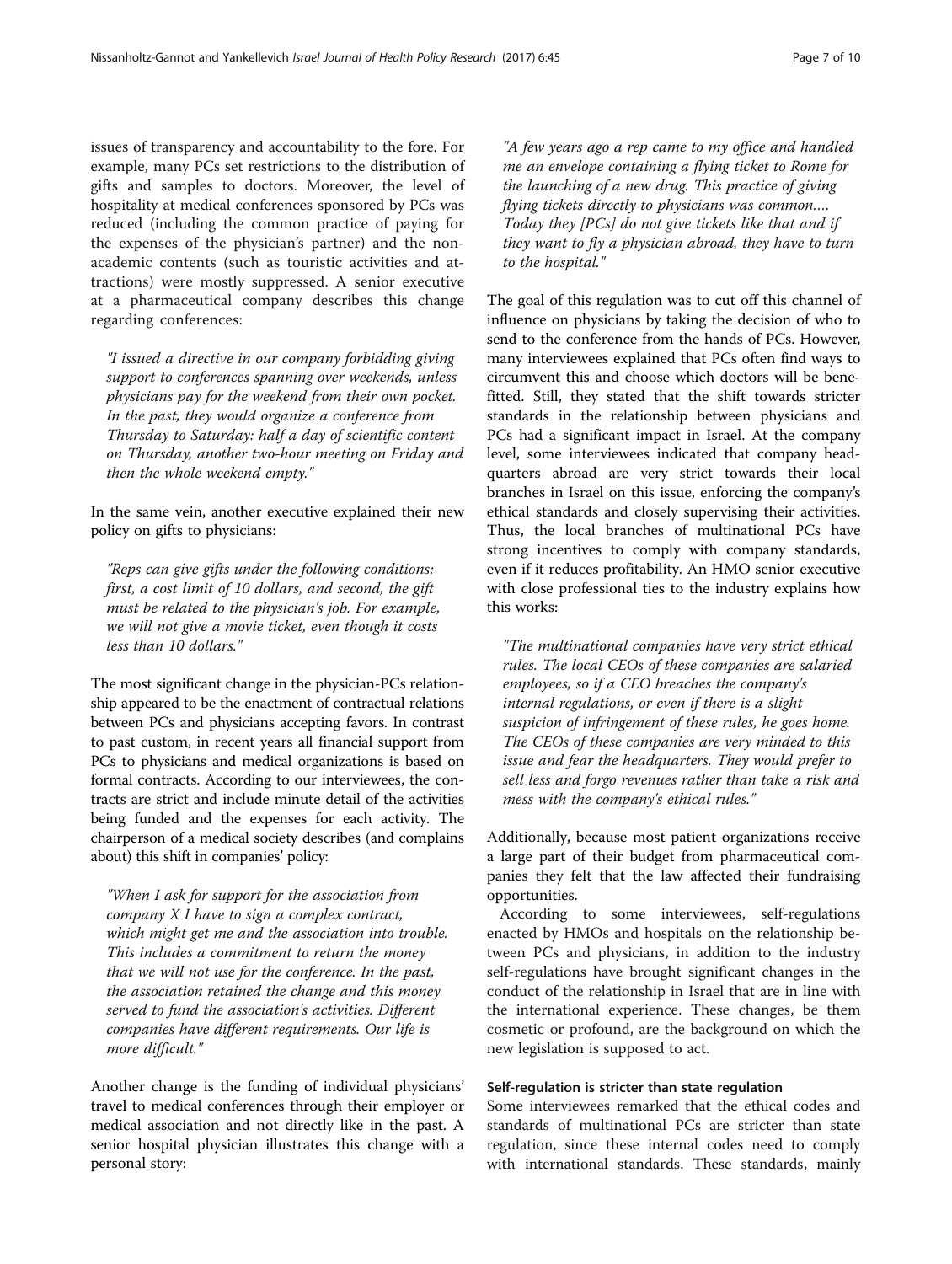from the European Union and the United States, precede Israel's standards, making the legislation redundant, at least for these companies. A senior executive at a multinational PC provided an example of this redundancy regarding the central tenet of the Israeli legislation, transparency:

"We have been publishing our payments in a European site for five years now, so for us the law didn't have any influence. […] I can surpass the local regulation in any aspect."

#### Participation of stakeholders in the legislation process

Some interviewees, mostly from the pharmaceutical industry and from patients' organizations complained that they were excluded from the legislation process and that their voice was not heard, although they comprise the main sector affected by the law. This complaint was not just about matters of procedure or unfair treatment, but dealt with the essence of the legislation process itself. According to these interviewees, the law was promoted without a deep understanding of the needs and processes in the field. Moreover, some even argued that the law obeyed political motives which were characterized as populist. The CEO of a large multinational PC summed up this position:

"The problem with the temporary order was that they didn't check its influence and they proceeded directly to legislation, without examining the situation in the field and without letting the relevant parties to express their views."

### Analysis of payment reports

The Ministry of Health's report included disclosure of payments by PCs totaling 29.3 million NIS in 2011 and 32.7 million in 2012, whereas recipients disclosed receiving 41.2 million NIS in 2011 and 41.4 million NIS in 2012. Over the 3-year period described in the report, there were discrepancies between the payments disclosed by donors and those disclosed by the beneficiaries. In addition, in many cases, the purpose of the payment was either not recorded or only vaguely described. For example, it is not clear if a purpose stated as "participation in a conference" constitutes payment for registration only or if it also includes the flight ticket and the hotel. Similarly, the purpose of "medical literature" may indicate paying for downloading a paper from a publisher's website, which usually costs up to 50 dollars, or for medical books, which may cost hundreds of dollars.

Pharma Israel reported payments totaling 21.2 million NIS in 2011 and 20.4 million NIS in 2012. The major beneficiaries were hospitals (11.0 and 11.4 million NIS in 2011 2012 respectively) and patient associations (5.0 and 4.0 million NIS in 2011 and 2012, respectively). The most common purpose of payments was support of postgraduate training abroad (8.5 and 9.2 million NIS in 2011 and 2012, respectively).

The IMA includes 189 professional societies. Between 2009 and 2012, less than half of the societies (75/189, 40%) submitted at least one report detailing payments received from PCs, and only 16 societies (8.5%) submitted annual reports. Similar to the information obtained from the Ministry of Health's report, there was marked variability in the sums of payments by PCs, with some societies receiving increasing sums of money between 2009 and 2012 and others receiving decreasing payments over the same period of time.

# **Discussion**

Three main findings emerge from the present study. First, virtually all interviewees agreed that transparency is important to the relationship between PCs and physicians and none of them opposed the requirement of the law to disclose payment.

Second, some 4 years after implementation of the law requiring the disclosure of payments from PCs to the health system, most interviewees reported to have witnessed a change in the regulatory climate of the PCsphysicians relationship; however this change was probably prompted mostly by industry self-regulatory measures rather than by state legislation. Although there were differences of opinion between interviewees regarding the scope and depth of these changes, most agreed that at least ostensibly the situation is different. The most significant change in the physician-PCs relationship appeared to be the enactment of contractual relations between PCs and physicians. In contrast to past custom, all financial support from PCs to physicians and medical organizations is currently based on formal contracts. According to our interviewees, the contracts are strict and include details of the activities being funded and the expenses for each activity. Contractual relations imply a different logic than gift exchanges. Exchange of gifts is a means to forge and sustain reciprocal social relationships, while concealing the economic interest in the exchange; gifts create reciprocal debt relationships that are seen as voluntary but are in fact obligatory [\[22\]](#page-9-0). In contrast, contractual relations are limited to the specific exchange at issue and do not foster any relationship or sense of obligation beyond the terms of the contract.

The third finding that emerges from the study is the pervasive feeling among the stakeholders that selfregulation is more effective than state regulation. One of the main advantages of self-regulation is that it draws its legitimacy from those involved in the relationship, instead of being imposed by the state. Some interviewees pointed out that the standards of international PCs are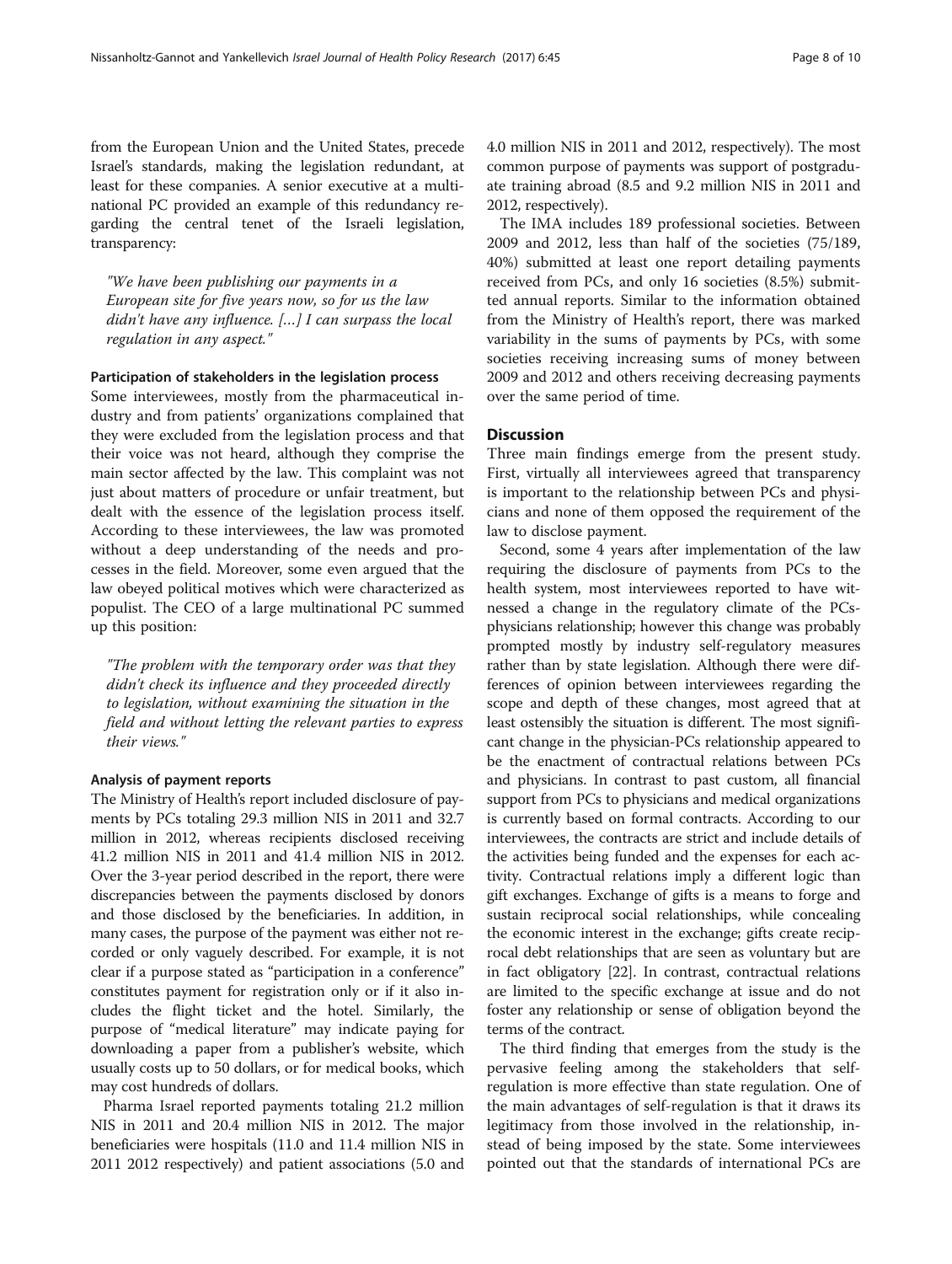stricter than Israel's standards, thus making the law redundant. Indeed, the law is not explicit and is open to interpretation. For example, if payments to medical personnel or to healthcare organizations are indirect. For example, if a PC pays the conference registration fees of several physicians by transferring the payment directly to the company organizing the conference, the law is not clear if the PC should disclose this payment.

The impact of the law on the behavior of individual physicians was claimed to be limited at best. Suggested causes were lack of awareness of the legislation, particularly among physicians; ambiguous definition of "payments" and loopholes in the legislation that attract other forms of remuneration to physicians and lack of enforcement of legislation. All these indicated that the disclosure requirement was not taken seriously enough, thereby harming the credibility and reliability of the Ministry of Health reports. Indeed, reports published by the Ministry of Health [\[16](#page-9-0)], Pharma Israel [\[19](#page-9-0)], and the IMA showed only some disclosure of payments by both donors and beneficiaries, as well as inconsistencies between the total payments disclosed by PCs and those disclosed by their beneficiaries. Although the Ministry of Health has changed the disclosure framework, the payment sum is disclosed according to general categories only (e.g. support of participation in Israeli conferences; support of travel and participation in conferences abroad; funding of medical equipment; partial funding of renovations; and "other"). Consequently, many payments fall under the category of "other" and are not specified in the report.

Self-regulation also has several shortcomings. First, there is always a risk of code infringement, especially in the absence of strong enforcement mechanisms including sanctions [[23\]](#page-9-0). Our interviews confirmed the results of a previous study showing that there are doubts concerning the effectiveness of the IMA's ethical code for changing the norms of the relationship between PCs and physicians, due to insufficient implementation and enforcement [[24\]](#page-9-0). Second, self-sanctioned ethical codes may be used to bestow legitimation upon ethically controversial practices [[25, 26](#page-9-0)]. Third, self-regulation is sometimes used to prevent state regulation [\[23](#page-9-0)].

Information on implementation of transparency laws relating to the relationship between PCs and physicians is lacking. A study in Vermont and Minnesota found that relevant data were hard to get; that loopholes in the law made it difficult to identify patterns of payment; that PCs often omitted physicians' names from their disclosure reports; that there was no enforcement strategy; and that payments often exceeded the allowed limit of \$100. The authors concluded that disclosure laws are not very effective to restrain PCs' influence on physicians [[27](#page-9-0), [28](#page-9-0)]. Another study similarly found that PCs spend large sums

on marketing to physicians; that the law did not eradicate the controversial practices from the relationship; and that it was not clear whether the disclosure of payments helped patients, since they usually do not look up the information about their doctors [[29](#page-9-0)]. A study in Maine and West Virginia found that transparency laws had negligible to small effects on physicians' prescribing behavior of statins and selective serotonin reuptake inhibitors [\[30](#page-9-0)]. In the USA, the 'Open Payments' database has been accessible to the public since 2014. Its aim is to report data about a wide range of financial interactions to present a comprehensive picture without passing judgment on what types of interactions lead to health care innovation and what may constitute potential conflicts of interest [\[31\]](#page-9-0). Many papers analyzing relations between pharmaceutical industry payments and physicians in various medical fields have been published over the past couple of years. It remains to be seen if and how such a database would affect the relations between PCs and physicians.

This study is not without limitations. The views represented in this study are specific to their 42 participants. The opinions voiced may have been those of the organization or company they represent rather than their own view on the issue at hand. However, we believe that the anonymity of the interviews allowed the participants to speak freely. We further believe that their positions as leaders in their fields make them appropriate representatives of their sectors and the type of reactions they may have to the legislation at hand.

### Conclusions and implications for policymaking

Despite the short period since the law was implemented in Israel, it has produced discernible changes in the relationship between PCs and practicing physicians and an increased awareness for the need of transparency; however, it is not clear if this change was caused by the law itself or if it is the outcome of self-regulatory measures of the pharmaceutical industry. We suggest that future efforts should focus on enforcement of the law and deterrence of violations, possibly by investigating discrepancies between the payment disclosed by donors and beneficiaries. Additionally, amendments should be made to the law in order to shut loopholes, and there should be periodic follow up of relevant databases and interviews of relevant stakeholders in order to seek feedback and identify problems in implementation.

#### Acknowledgements

We thank Sharon Furman-Assaf PhD for assisting with the preparation of the manuscript.

#### Funding

The study was funded by The Israel National Institute for Health Policy Research No.: 162/2001/R.